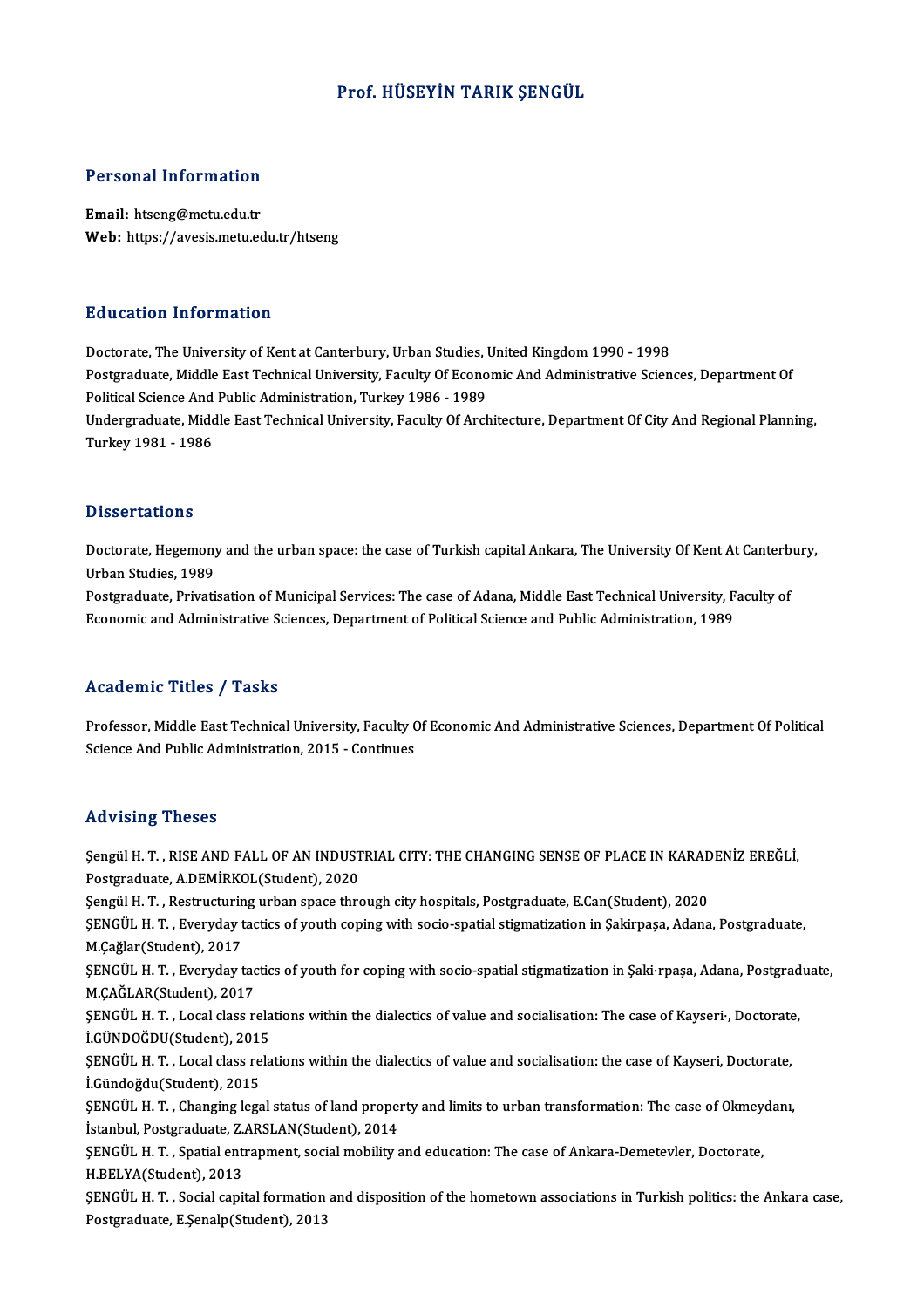ŞENGÜL H. T. , Public participation in local decision-making processes, the case of Bodrum, Postgraduate,<br>O AVGIQČLU(Student), 2012 SENGÜL H. T. , Public particip<br>O.AVCIOĞLU(Student), 2012<br>SENGÜL H. T. , Looking at the ŞENGÜL H. T. , Public participation in local decision-making processes, the case of Bodrum, Postgraduate,<br>O.AVCIOĞLU(Student), 2012<br>ŞENGÜL H. T. , Looking at the urban transformation project from the gecekondu dwellers' pe

O.AVCIOĞLU(Student), 2012<br>ŞENGÜL H. T. , Looking at the urban transformat<br>Mamak, Postgraduate, U.Poyraz(Student), 2011<br>SENGÜL H. T. Spatia edministrative dimensione ŞENGÜL H. T. , Looking at the urban transformation project from the gecekondu dwellers' perspective:<br>Mamak, Postgraduate, U.Poyraz(Student), 2011<br>ŞENGÜL H. T. , Spatio-administrative dimensions of urban growth: the case of

Mamak, Postgraduate, U.Poyraz(Student), 2011<br>ŞENGÜL H. T. , Spatio-administrative dimensions of urban growth: the case of city of denizli, Doctorate,<br>A.Cenap(Student), 2011 ŞENGÜL H. T. , Spatio-administrative dimensions of urban growth: the case of city of denizli, Doctorate,<br>A.Cenap(Student), 2011<br>ŞENGÜL H. T. , Spatiality of gender oppression: thecase of Siteler, Altindağ, Postgraduate, E.

A.Cenap(Student), 2011<br>ŞENGÜL H. T. , Spatiality of gender oppression: thecase of Siteler, Altindağ, Postgraduate, E.Merve(Stude<br>ŞENGÜL H. T. , The politics of local economic growth- a critical approach : the case of Manis SENGÜL H. T. , Spatiality<br>SENGÜL H. T. , The polit<br>G.Tunç(Student), 2010<br>SENGÜL H. T., Benredu ŞENGÜL H. T. , The politics of local economic growth- a critical approach : the case of Manisa, Doctorate,<br>G.Tunç(Student), 2010<br>ŞENGÜL H. T. , Reproduction and differentiation strategies of upper-middle class group in Ank

G.Tunç(Student), 2010<br>ŞENGÜL H. T. , Reproduc<br>P.Yaran(Student), 2009<br>SENGÜL H. T. The decli ŞENGÜL H. T. , Reproduction and differentiation strategies of upper-middle class group in Ankara, Postgraduate,<br>P.Yaran(Student), 2009<br>ŞENGÜL H. T. , The decline of community-based solidarity among the urban poor: the case

P.Yaran(Student), 2009<br>ŞENGÜL H. T. , The decline of community-based solidarity among the urban poor: the case of Bostancık Neighbourhood<br>in Ankara, Postgraduate, D.Tanış(Student), 2009 ŞENGÜL H. T. , The decline of community-based solidarity among the urban poor: the case of Bostancık Neighbour<br>in Ankara, Postgraduate, D.Tanış(Student), 2009<br>ŞENGÜL H. T. , Gendering space : security and surveillance perc

in Ankara, Postgraduate<br>ŞENGÜL H. T. , Genderin<br>A.Tulaz(Student), 2008<br>SENGÜL H. T. , The politi ŞENGÜL H. T. , Gendering space : security and surveillance perceptions of single women in Istanbul, Postgraduate,<br>A.Tulaz(Student), 2008<br>SENGÜL H. T. , The politics of urban planning in Ankara between 1985 and 2005, Doctor

A.Tulaz(Student), 2008<br>ŞENGÜL H. T. , The politics of urban planning in Ankara between 1985 and 2005, Doctorate, S.Zafer(Student), 2007<br>ŞENGÜL H. T. , A critical approach to the evaluation of the establishment of provinces \$ENGÜL H. T. , The politics of urban planning in Ankara between 1985 and 2005, Doctorate, S.Zafer(Student), 2007<br>\$ENGÜL H. T. , A critical approach to the evaluation of the establishment of provinces in the Turkish pblic a ŞENGÜL H. T. , A critical approach to the evaluation of the establishment of provinces in the Turkish pblic administratives in the System, Postgraduate, A.Şahin(Student), 2006<br>SENGÜL H. T. , Local institutional capacity an

system, Postgraduate, A.Şahin(Student), 2006<br>ŞENGÜL H. T. , Local institutional capacity and decentralization of power, Postgraduate, G.HÜSEYİN(Student), 200<br>ŞENGÜL H. T. , Rescaling of social relations towards subnational SENGÜL H. T. , Local institutional capacity a<br>SENGÜL H. T. , Rescaling of social relations<br>Postgraduate, İ.Gündoğdu(Student), 2006<br>SENGÜL H. T. Housing finance in Turkov . ŞENGÜL H. T. , Rescaling of social relations towards subnational regional space : an investigation of Turkish case,<br>Postgraduate, İ.Gündoğdu(Student), 2006<br>ŞENGÜL H. T. , Housing finance in Turkey : The Role of Housing Loa

Postgraduate, İ.Gündoğdu(Student), 2006<br>ŞENGÜL H. T. , Housing finance in Turkey : The Role of Housing Loans Extended by Commercial Banks, Postgraduate,<br>Ş.Aydın(Student), 2006 ŞENGÜL H. T. , Housing finance in Turkey : The Role of Housing Loans Extended by Commercial Banks, Postgrad<br>Ş.Aydın(Student), 2006<br>ŞENGÜL H. T. , Radicalisation of politics at the local level : the case of Fatsa during the

Ş.Aydın(Student), 2006<br>ŞENGÜL H. T. , Radicalisation<br>H.Türkmen(Student), 2006<br>SENCÜL H. T. - An grifique Q ŞENGÜL H. T. , Radicalisation of politics at the local level : the case of Fatsa during the late 1970s, Postgraduate,<br>H.Türkmen(Student), 2006<br>ŞENGÜL H. T. , An critique of housing classes approach : the case of Şentepe-An

H Türl<br>ŞENGI<br>2005<br>SENCI ŞENGÜL H. T. , An critique of housing classes approach : the case of Şentepe-Ankara, Postgraduate, P.Özcan(Student),<br>2005<br>ŞENGÜL H. T. , De-regulatory urban redevelopment policies in gecekondu areas in Turkey: the case of

2005<br>ŞENGÜL H. T. , De-regulatory urban redevelopment policies in gecekondu areas in Turkey: the case of Dikmen Valley, Postgraduate, A.Mühürdaroğlu (Student), 2005

ŞENGÜL H. T. , Production of meaning of place through cultural practices : the case of Van, Postgraduate,<br>S.Soner(Student), 2005 ŞENGÜL H. T. , Production of meaning of place through cultural practices : the case of Van, Postgraduate,<br>S.Soner(Student), 2005<br>ŞENGÜL H. T. , Interest representation in local politic : the case of municipal councils, Pos

S.Sone<br>ŞENGI<br>2004<br>SENCI ŞENGÜL H. T. , Interest representation in local politic : the case of municipal councils, Postgraduate, Ş.Emek(S<br>2004<br>ŞENGÜL H. T. , Socio spatial dimensions of urban crime : Ankara case, Postgraduate, H.Belya(Student), 20

2004<br>ŞENGÜL H. T. , Socio spatial dimensions of urban crime : Ankara case, Postgraduate, H.Belya(Student), 2004<br>ŞENGÜL H. T. , A critical evaluation of enabling strategies toward poverty reduction : the case conditional ca **SENGÜL H. T. , Socio spatial dimensions of urban crime : An<br>SENGÜL H. T. , A critical evaluation of enabling strategies to<br>program in Turkey, Postgraduate, A.Cenap(Student), 2004<br>SENGÜL H. T. Transformation of public angg** ŞENGÜL H. T. , A critical evaluation of enabling strategies toward poverty reduction : the case conditional ca<br>program in Turkey, Postgraduate, A.Cenap(Student), 2004<br>ŞENGÜL H. T. , Transformation of public space : the cas

program in Turkey, Postgraduate, A.Cenap(Student), 2004<br>ŞENGÜL H. T. , Transformation of public space : the case of Migros Akköprü shopping center, Postgraduate,<br>G.Tunç(Student), 2003 ŞENGÜL H. T. , Transformation of public space : the case of Migros Akköprü shopping center, Postgraduate,<br>G.Tunç(Student), 2003<br>ŞENGÜL H. T. , Sociospatial impacts of deindustrialization : the case of Karabük, Postgraduate

G.Tunç(Student), 2003<br>ŞENGÜL H. T. , Sociospatial impacts of deindustrialization : the case of Karabük, Postgraduate, M.Çevik(Stude<br>ŞENGÜL H. T. , Major debates in the Turkish left on class in the 1960s, Postgraduate, B.Mu ŞENGÜL H. T. , Sociospatial impacts of deindustrialization : the case of Karabük, Postgraduate, M.Çevik(Student)<br>ŞENGÜL H. T. , Major debates in the Turkish left on class in the 1960s, Postgraduate, B.Mura(Student), 2003<br>Ş

**SENGÜL H. T. , Major debates in the 1<br>SENGÜL H. T. , Gated communities as<br>Postgraduate, A.Can(Student), 2003<br>SENGÜL H. T. Socio spatial impasts :** ŞENGÜL H. T. , Gated communities as a new upper-middle class "utopia" in Turkey : the case of Angora Houses,<br>Postgraduate, A.Can(Student), 2003<br>ŞENGÜL H. T. , Socio-spatial impacts of deindustrialization and unemployment c

Postgraduate, A.Can(Student), 2003<br>ŞENGÜL H. T. , Socio-spatial impacts of deindustrialization and unemployment case study : Eskişehir, Postgraduate,<br>H.Evirgen(Student), 2002

# Refereed Congress / Symposium Publications in Proceedings

efereed Congress / Symposium Publications in Proceedings<br>I. National Case Study Reports on the Social Economy &amp; Household Resilience - Turkey<br>ROVRAZ IL AVTEVIN E A SENCÜL H T POSET COMBITERS 7 BY HIPOSTEMI 1 EXTERNATIONAL METHODISCHE POYRAZU., AYTEKİNE.A., ŞENGÜLH.T. National Case Study Reports on the Social Ec<br>POYRAZ U., AYTEKİN E. A. , ŞENGÜL H. T.<br>RESCuE Project, Katowice, Poland, 6 - 08 July 2016